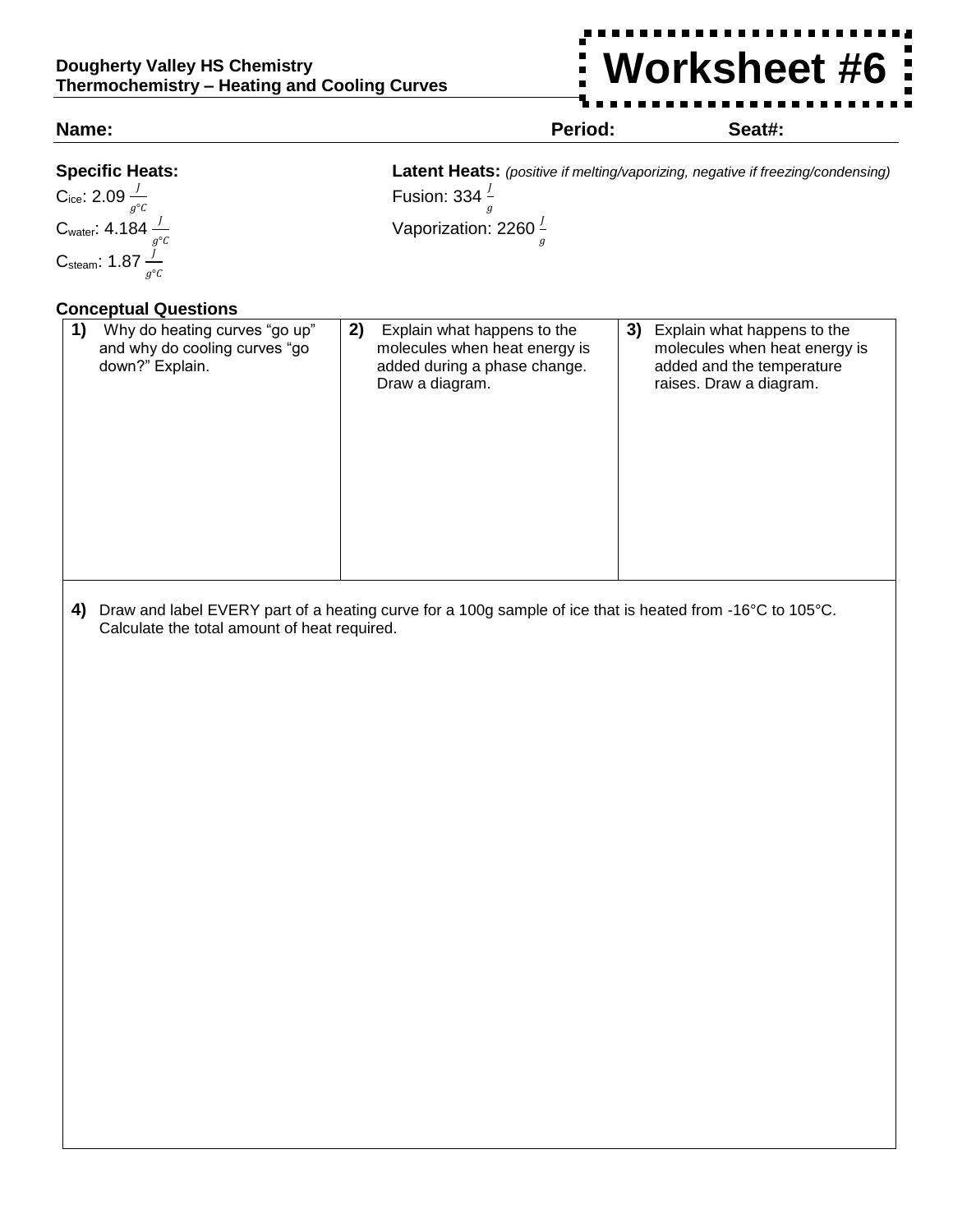## **Mathematical Questions:**

- Show plugging in the variables to the correct places in the equation
- Get an actual answer, including units! Box your answer!
- Don't forget you must show units and any conversions that might be involved.
- Some answers are provided at the end. They are underlined.

| <b>Graph and Line Segments</b>                                                                                                | <b>Calculations (Box Final Answer)</b> |
|-------------------------------------------------------------------------------------------------------------------------------|----------------------------------------|
| 5) Find the amount of heat $(Q)$ needed to raise the<br>temperature of 5.00 g of water from 20.0°C to<br>$105^{\circ}$ C.     |                                        |
| 6) How much energy is required to completely<br>vaporize 200.0 g of 25.00°C liquid water?                                     |                                        |
|                                                                                                                               |                                        |
|                                                                                                                               |                                        |
| 7) How much energy is required to melt 150.0 g of $-18^{\circ}$ C ice, and bring the resulting liquid water up<br>to 25.00°C? |                                        |
|                                                                                                                               |                                        |
|                                                                                                                               |                                        |
|                                                                                                                               |                                        |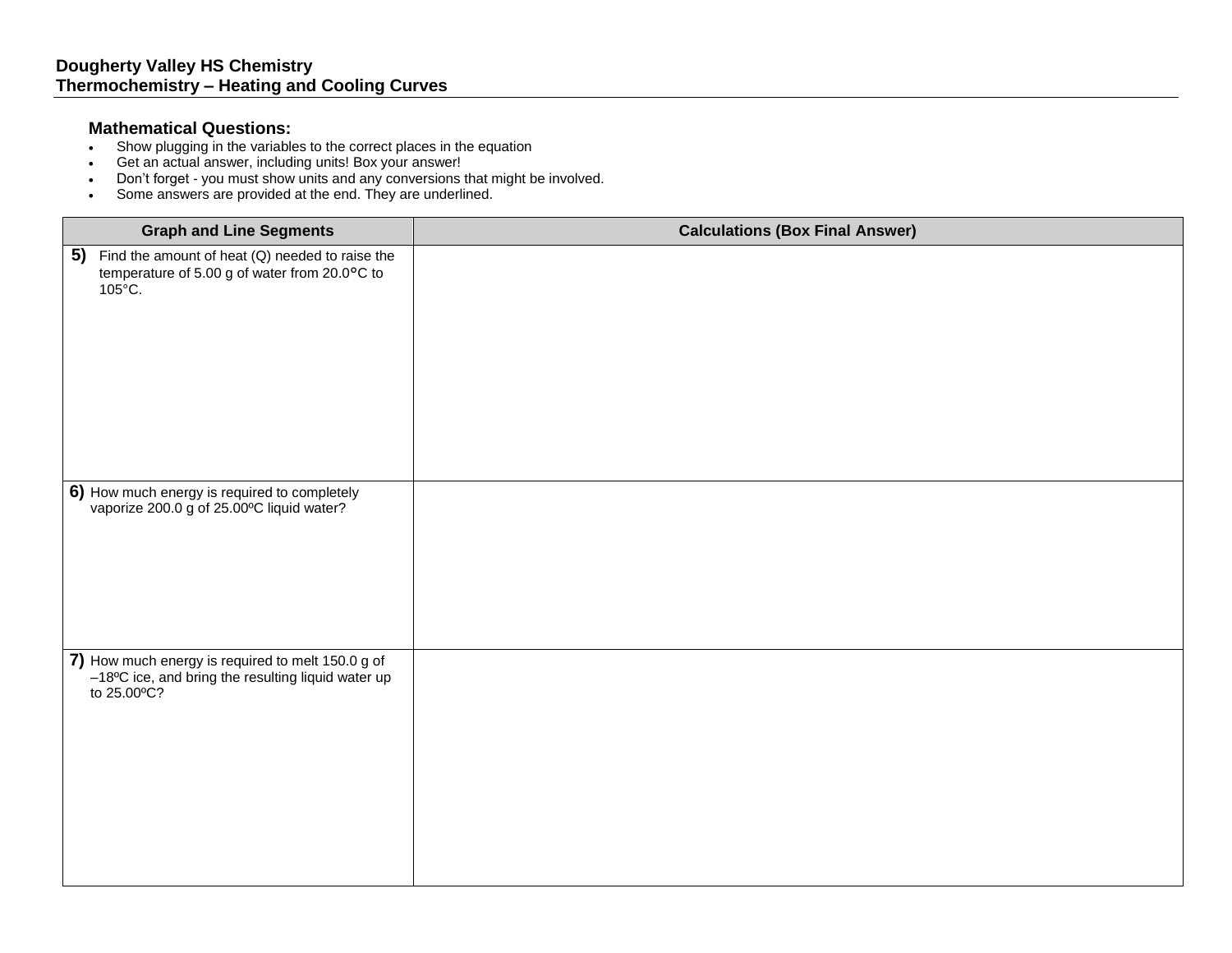| <b>8)</b> How much heat is needed to raise the temperature of 10g ice at -20 $^{\circ}$ C to 0 $^{\circ}$ C.             |  |
|--------------------------------------------------------------------------------------------------------------------------|--|
| 9) How many joules are required to melt 275.0 kg<br>of ice?                                                              |  |
| <b>10)</b> Determine the heat needed to raise the<br>temperature of 15 g of ice at -20 $^{\circ}$ C to 125 $^{\circ}$ C. |  |